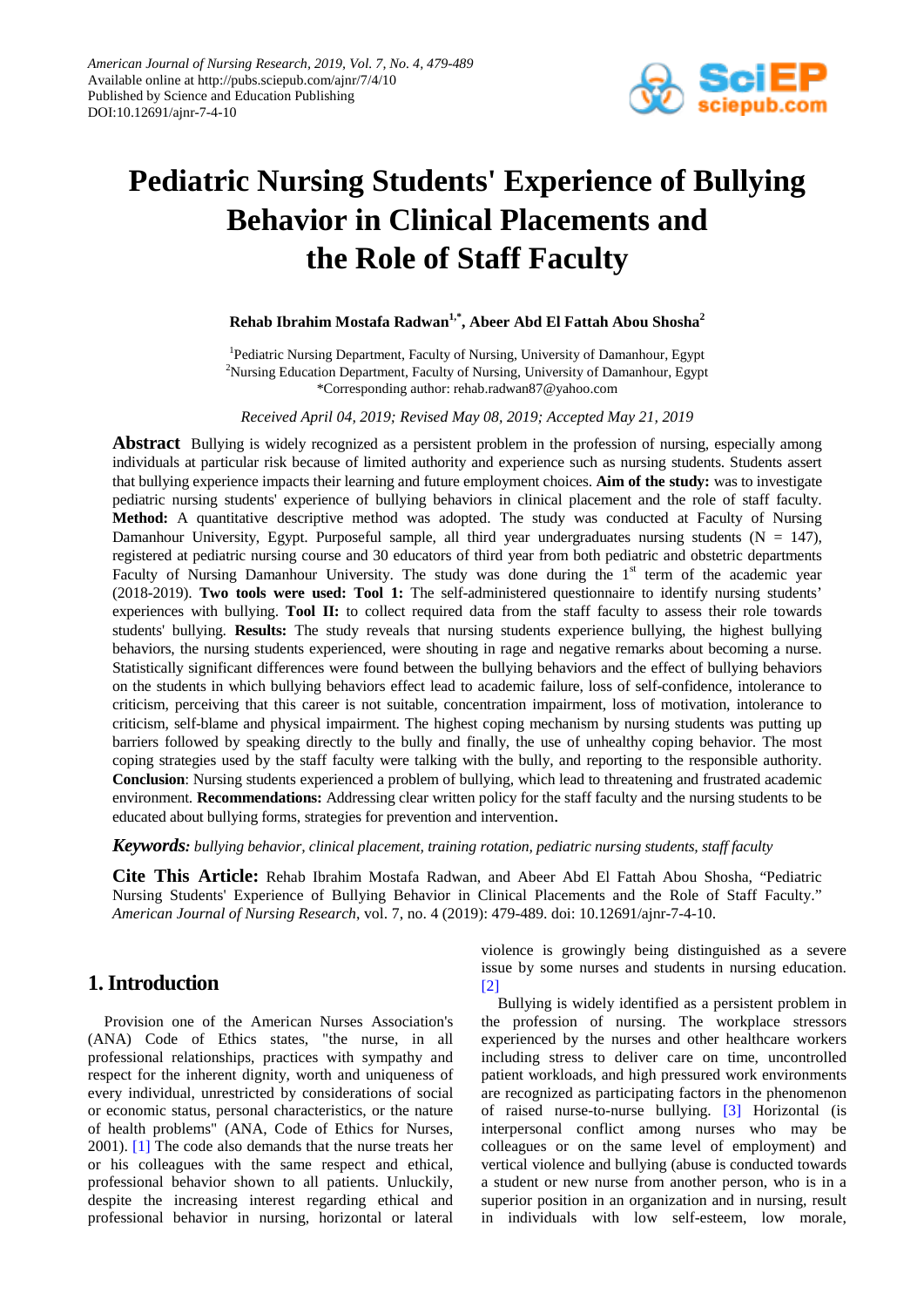depression, hypertension, other physical symptoms, and could also result in impaired relationships, post-traumatic stress and eventually suicide. Student nurses have notified being bullied by nurses, nursing aids, doctors, patients, faculty and classmates with different rates among the offenders. [\[4\]](#page-9-3)

The consequences to bullying are increasing in the healthcare setting and include frustration, anger, fear and emotional hurt, feelings of powerlessness, decreased morale and productivity, an increase in errors and symptoms associated with Post Traumatic Stress Disorder. As a result of the distressing nature of bullying, nurses notified having to take days off. [\[2,5,6\]](#page-9-1) Furthermore, Minton C, 2018 [\[7\]](#page-10-0) reported that the psychosocial effects of bullying on some students were feelings of inefficiency, anxiousness, embarrassment and humiliation. Some notified that they considered leaving the nursing profession. These emotions lead students to be disabled to attain clinical competency. Furthermore, participant realized that bullying negatively affected the standard of patient care they completed and made them frightened to check orders. [\[7\]](#page-10-0) Moreover, students assert that the experience affects their learning and future employment choices [\[8\].](#page-10-1)

Several nursing workplace researchers have identified destructive adverse reactions to bullying that include hurt, fear, loss of self-esteem, anxiety, sleeplessness, depression, increased blood pressure, panic attacks and feelings of worthlessness. [\[9\]](#page-10-2) In addition, violence against nurses at their workplace leads to their intention to leave the nursing profession. [\[10\]](#page-10-3) All areas of nursing must be free of bullying behaviors in an effort to preserve adequate staffing and patient care well in the future. Bullying in nursing has remained for decades and exhibits to be an increasing concern. Since nursing students share the same insecure nursing environment with professional nurses, it is necessary to find out if they too are the victims of bullying. It is our professional and ethical responsibility to participate to raise awareness and support facilitating change to quit the cycle of bullying. [\[2\]](#page-9-1)

Nurse educators are integral in the identification and acquisition of clinical sites. So, it is demanding for faculty to recognize clinical positions, where clinical nursing staff will be supportive and greeting students as to offer an enriching environment for learning to take place. Having flexibility in the recognition and choosing of clinical sites may be needed. In the future, leveraging technology to reflect creatively concerning location of clinical sites may be needed. As nurse educators, we require to prepare students to be safe and competent practitioners. Possible intervention ideas include the development and implementation of policies and procedures to treat bullying behaviors directly (Hakojarvi et al., 2014). [\[8\]](#page-10-1) Therefore, any influence on individuals can be minimized; in addition, nurses who teach students need additional education and training on how to interact with students in an ethical way that maintains a safe, learning environment [\[11\].](#page-10-4)

Strategies for skills training may include role-play, clinical simulation, cognitive rehearsal, and problembased scenarios. For example, role-play in the classroom and/or clinical location offers students the chance to practice identifying and responding to bullying behaviors in a safe, learning environment [\[11\].](#page-10-4)

However, nursing students may not be adequately prepared to identify and handle bullying behavior when it happens. The purpose of this study was to acquire greater understanding of nursing students' experiences of bullying behaviors in the clinical placement and determine the role of the staff faculty.

## **1.1. Significance of the Study**

Considering the growing demand for nursing professionals, nurse educators must work collaboratively with clinical staff and leaders in health care organizations, where clinical experiences are held to support a culture of safety and zero tolerance for bullying and other types of workplace aggression. With a shortage of nurses looming, we cannot afford to lose nurses or nursing students to bullying. The current study demonstrates the existence of bullying in clinical placement, where nursing students undertake a significant amount of their nursing education.

# **2. Materials and Method**

## **2.1. Material**

#### **2.1.1. Research Design**

A quantitative descriptive design was used to accomplish this study.

## **2.1.2. Aim**

Aim to investigate pediatric nursing students' experience of bullying behaviors in clinical placement and the role of staff faculty

#### **2.1.3. Research Questions**

- 1. What are nursing students' experience of bullying behaviors in clinical placement and their coping behaviors?
- 2. Who are the sources of bullying behaviors in clinical placement?
- 3. What are the most coping strategies used by staff faculty to deal with bullying behaviors?

#### **2.1.4. Setting**

The study was conducted at Faculty of Nursing - Damanhour University, Egypt. The faculty has nine different scientific nursing departments including pediatric nursing department. Pediatric nursing is one of the main courses taught to the students enrolled in the third year in each term in the third scholastic year. Each term consists of 15 weeks. The clinical training (rotation) is given 12 hours /week.

#### **2.1.5. Subjects**

All pediatric nursing students in their third scholastic year during the  $1<sup>st</sup>$  term of the academic year 2018 -2019 were included. In total, 163 nursing students and 34 educators of third year (17 members from pediatric department and 17 members from obstetric department) Faculty of Nursing Damanhour University.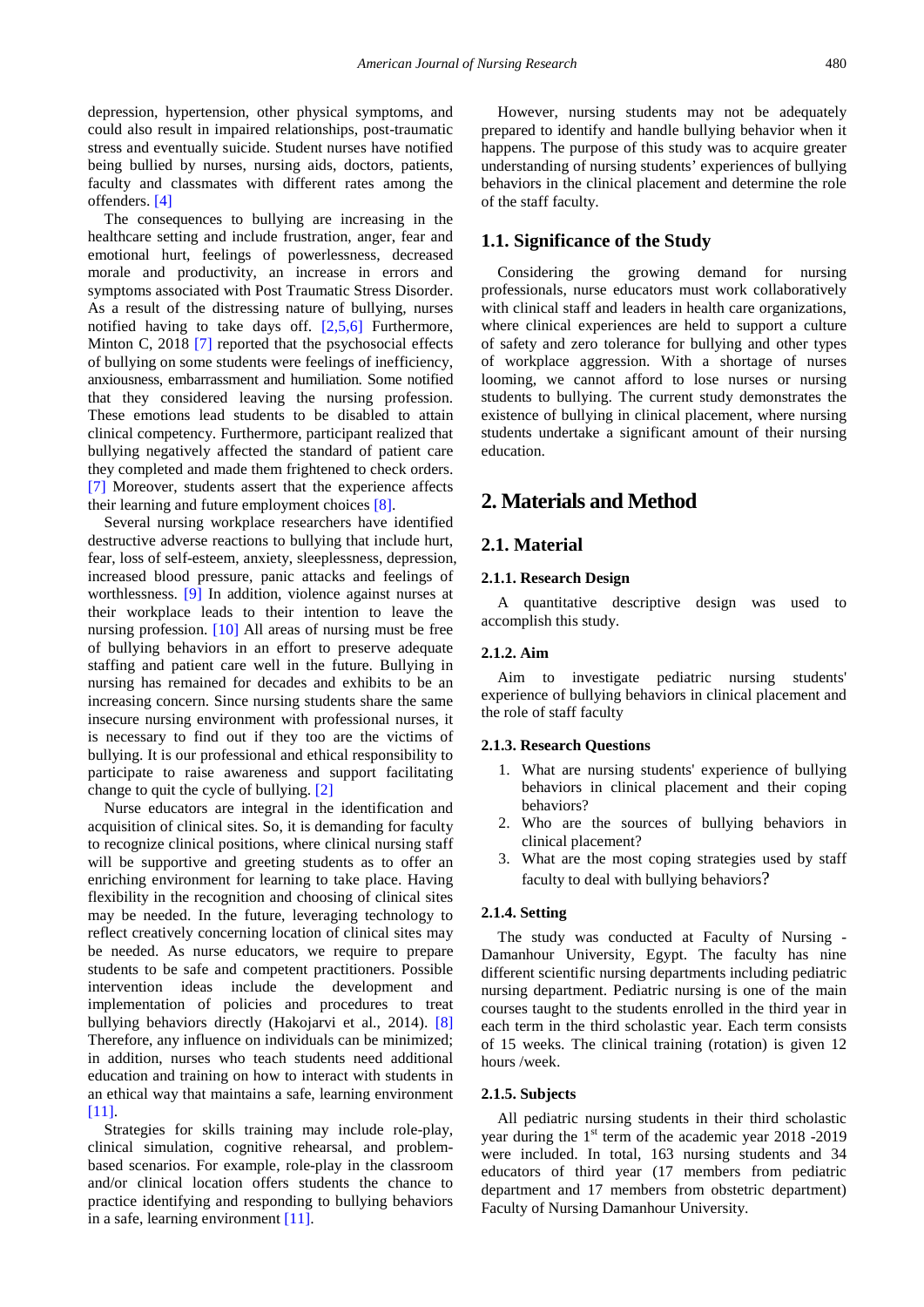## **2.1.6. Tool For Data Collection: Two Tools were Used for Data Collection**

**Tool 1:** The self-administered questionnaire was developed by the researchers after reviewing recent literature [\[12,13\]](#page-10-5) in order to collect required data from the students. It included the following parts:

#### **Part I**:

This part included questions related to demographic characteristics of the nursing students such as: age, gender, residence, and previous academic year grade.

Part II: The Bullying Student Nurse Questionnaire: composed of two sections:

A- It was used to investigate student nurses' experiences of bullying. It comprised of 12 statements associated with the phenomenon of bullying, in which students were asked to indicate behavior frequency. Responses were measured on a 5-point Likert rating scale ranging from always (5) to never (1).

B- It was used to investigate the source of student nurses' experiences of bullying. It comprised of 12 statements associated with the phenomenon of bullying, in which students were asked to indicate the source for each bullying behavior either: nurse, physician, hospital staff, Patient, Classmate or Staff faculty.

#### **Part III:**

It included items related to the effects of bullying behaviors on the nursing students which consisted of 13 items concerning:

(1) Physical effects as: migraine, vomiting, lower back or neck pain, becoming forgetful and panic attack.

(2) Psychological effects as: despair and burnout, losing self-confidence, intolerance to criticism and self-blame.

And finally (3), Organizational effects as: academic failure, negative effects on friendship relationships, loss of motivation and concentration impairment. (Responses were measured as Yes=1 or No=zero)

#### **Part IV:**

It included behaviors used by the nursing students to cope with bullying experience which consisted of 11 items concerning: did nothing, put up barriers, shouted at the bully, went to a doctor and perceived the behavior as a joke.

(Responses were measured as Yes=1 or No=zero)

**Tool II**: The self-administered questionnaire was adapted and developed by researchers after an in-depth review of the recent relevant literature [\[12,14\]](#page-10-5) in order to collect required data from the staff faculty. It included questions related to the staff faculty such as: age, years of experience, academic position, response for student bullying...etc.

## **2.2. Method**

The study was executed according to the following steps:

#### **2.2.1. Administrative Process**

Official approval from the dean of the Faculty of Nursing Damanhour University, and responsible authorities of pediatric nursing department after explanation of the purpose of the study, was obtained prior to initiation of this research.

#### **2.2.2. Study Tool**

**Tool I:** The student questionnaire was translated into Arabic by the researchers and was tested for content validity by five experts in the field of education and pediatric nursing. The experts were asked to evaluate the questionnaire after translation for readability, appropriateness and ease of understanding.

**Tool II:** It was sent to five experts in the field of education and pediatric nursing to check content validity. Necessary modifications were carried out accordingly for both tools. The tools were tested for reliability using Cronbach's Alpha Coefficient test, its value was: Tool I  $(r= 0.801)$ . Tool II  $(r=(0.79)$ .

#### **2.2.3. Pilot Study**

Pilot study was conducted on 16 students (10 %) of the total number of sample size  $(N = 163)$  and 4 educators (10%) of the total sample size  $(N= 34)$ . They were selected randomly in order to test the relevance and applicability of the study tool, and then they excluded from the main study sample. Leading to a total sample size of  $(N = 147$  students) and  $(N = 30$ educators).

#### **2.2.4. Data Collection**

1- The data was collected over a period of approximately two months (beginning of October to mid-November) during first term of the academic year 2018-2019. Data was collected through self-administered questionnaires that were distributed among the students after the theoretical lecture of pediatric nursing department (lecture/week). Each questionnaire took approximately from 10 to 15 minutes/student.

2- Self-administered questionnaire was distributed to educators in Damanhour University. Each questionnaire took approximately from 5 to 10 minutes/educator.

#### **2.2.5. Ethical Considerations**

All students and educators were informed about the purpose of the study and given brief explanation; oral informed consent was obtained from each of them.

The right to refuse to participate or withdraw from the study was emphasized after reassuring students that their answer would have no influence on their grades. Data anonymity and confidentiality were appreciated.

#### **2.2.6. Statistical Analysis**

Data was fed to the computer and analyzed using IBM SPSS software package version 20.0 **(**Armonk, NY: IBM Corp**)**. Quantitative data was described using number, percent, mean and standard deviation. The given graph was constructed using Microsoft Excel software. Significance of the obtained results was judged at the 5% level.

# **The used tests were:**

## **1 - Student t-test**

For normally distributed quantitative variables to compare between two studied groups.

## **2 - F-test (ANOVA)**

For normally distributed quantitative variables to compare between more than two groups.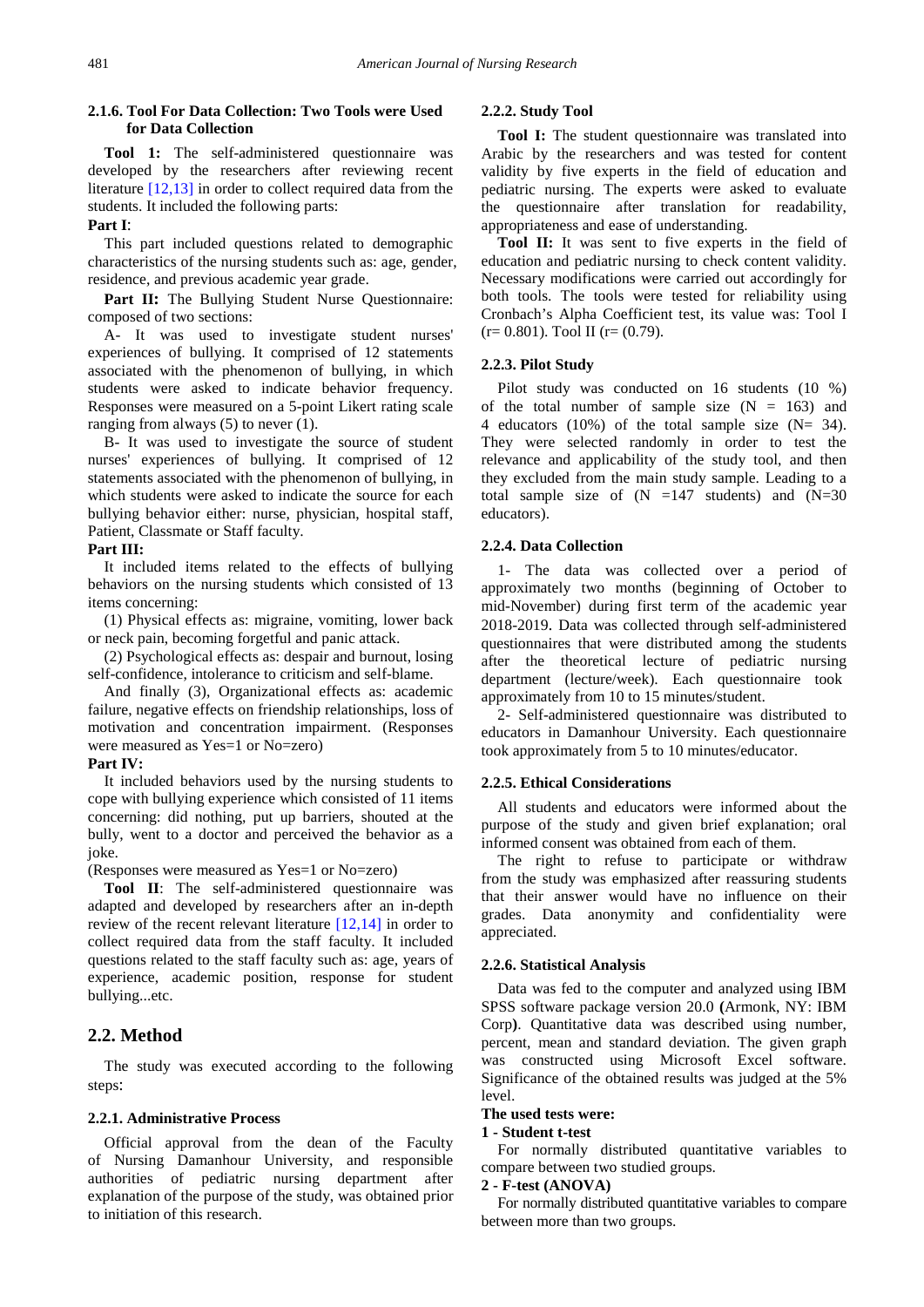# **3. Results**

[Table 1](#page-3-0) displays the demographic characteristics of the studied students. The table reflects that most of participants were 22 years old (79.6%) & more (20.4%), with mean age of  $20.95 \pm 0.81$  and most of them were female (80.3%). Nearly three quarters of the participants (72.8%) were from rural (El- Beheira) and 27.2 % of them were from urban. Also, 36.7% of them got excellent grade in  $1<sup>st</sup>$  year and 33.3% got very good in second year.

[Table 2:](#page-3-1) Distribution of the studied students according to bullying behaviors that they face, the table reveals that the highest bullying behaviors, that they always face, were shouting in rage (48.3%) and negative remarks about becoming a nurse (36.7%). While the lowest bullying behaviors, that they face, were being ignored or physically isolated (9.5%), with total mean score  $29.76 \pm 9.88$ .

[Table 3:](#page-4-0) Descriptive analysis of the studied students according to the sources of bullying behaviors, the table and [Figure 1](#page-4-1) demonstrate that the highest mean score was to the staff faculty  $2.4 \pm 2.7$  as a source of bullying, the students stated that bullying behaviors were (Assignments or rotation responsibilities made for punishment rather than educational purposes 32.0%, A bad grade given as a punishment 31.3%, Cursing and swearing 29.9%, Unmanageable workloads or unrealistic deadlines 28.6% respectively, followed by hospital staff with mean score  $2.3 \pm 2.1$ ). They mentioned that bullying behaviors were (shouting in rage 48.3%, and inappropriate, rude or hostile behavior 44.2% respectively), followed by physician with mean score 1.8  $\pm$ 1.8. They also stated that the bullying behavior was shouting in rage 36.1%.

[Table 4:](#page-4-2) Descriptive analysis of the studied students according to behaviors used to cope with bullying experience, the table illustrates that the highest coping mechanism they used was putting up barriers 57.8% , spoke directly to the bully 43.5%, warned the bully not to do it again 38.8%, and increased the use of unhealthy coping behavior 36.7% respectively.

|  | Table 1. Distribution of the Studied Students According to their |  |  |  |  |
|--|------------------------------------------------------------------|--|--|--|--|
|  | Demographic Characteristics (n = 147)                            |  |  |  |  |

<span id="page-3-0"></span>

| <b>Demographic Characteristics</b> | No. | $\frac{0}{0}$    |
|------------------------------------|-----|------------------|
| Age /years                         |     |                  |
| $<$ 22                             | 117 | 79.6             |
| $\geq$ 22                          | 30  | 20.4             |
| $Min. - Max.$                      |     | $20.0 - 23.50$   |
| Mean $\pm$ SD.                     |     | $20.95 \pm 0.81$ |
| <b>Sex</b>                         |     |                  |
| Male                               | 29  | 19.7             |
| Female                             | 118 | 80.3             |
| <b>Residence</b>                   |     |                  |
| Urban                              | 40  | 27.2             |
| Rural                              | 107 | 72.8             |
| Previous academic year grade       |     |                  |
| <b>Year one</b>                    |     |                  |
| Satisfactory                       | 26  | 17.7             |
| Good                               | 33  | 22.4             |
| Very good                          | 34  | 23.1             |
| Excellent                          | 54  | 36.7             |
| Year two                           |     |                  |
| Satisfactory                       | 23  | 15.6             |
| Good                               | 35  | 23.8             |
| Very good                          | 49  | 33.3             |
| Excellent                          | 40  | 27.2             |

<span id="page-3-1"></span>

|                                   |                                                                                                  |                  | <b>Always</b>      | <b>Intermittent</b> |                | <b>Never</b>         |               |
|-----------------------------------|--------------------------------------------------------------------------------------------------|------------------|--------------------|---------------------|----------------|----------------------|---------------|
| $\mathbf 0$                       | <b>Bullying Behaviors Items</b>                                                                  | No.              | $\frac{0}{0}$      | No.                 | $\frac{0}{0}$  | No.                  | $\frac{0}{0}$ |
| $\mathbf{1}$                      | Shouting in rage                                                                                 | 71               | 48.3               | 36                  | 24.5           | 40                   | 27.2          |
| $\overline{2}$                    | Inappropriate, rude or hostile behavior                                                          | 28               | 19.0               | 63                  | 42.9           | 56                   | 38.1          |
| 3                                 | Humiliating behavior                                                                             | 25               | 17.0               | 21                  | 14.3           | 101                  | 68.7          |
| 4                                 | Spreading of malicious rumors                                                                    | 16               | 10.9               | 19                  | 12.9           | 112                  | 76.2          |
| 5                                 | Cursing or swearing                                                                              | 41               | 27.9               | 24                  | 16.3           | 82                   | 55.8          |
| 6                                 | Negative remarks about becoming a nurse                                                          | 54               | 36.7               | 32                  | 21.8           | 61                   | 41.5          |
| 7                                 | Assignments or rotation responsibilities made for punishment rather<br>than educational purposes | 31               | 21.1               | 37                  | 25.2           | 79                   | 53.7          |
| 8                                 | A bad grade given as a punishment                                                                | 31               | 21.1               | 45                  | 30.6           | 71                   | 48.3          |
| 9                                 | Hostile behavior because of academic or clinical failure                                         | 35               | 23.8               | 45                  | 30.6           | 67                   | 45.6          |
| 10                                | Actual / threats of physical or verbal acts of aggression                                        | 30               | 20.4               | 22                  | 15.0           | 95                   | 64.6          |
| 11                                | Being ignored or physically isolated                                                             | 14               | 9.5                | 30                  | 20.4           | 103                  | 70.1          |
| 12                                | Unmanageable workloads or unrealistic deadlines                                                  | 46               | 31.3               | 37                  | 25.2           | 64                   | 43.5          |
| <b>Overall Bullying Behaviors</b> |                                                                                                  |                  | <b>Total Score</b> |                     |                | <b>Percent Score</b> |               |
|                                   |                                                                                                  |                  |                    |                     |                |                      |               |
| $Min. - Max.$                     |                                                                                                  |                  | $12.0 - 16.0$      |                     | $0.0 - 100.0$  |                      |               |
| Mean $\pm$ SD.                    |                                                                                                  | $29.76 \pm 9.88$ |                    |                     | $37.0 + 20.59$ |                      |               |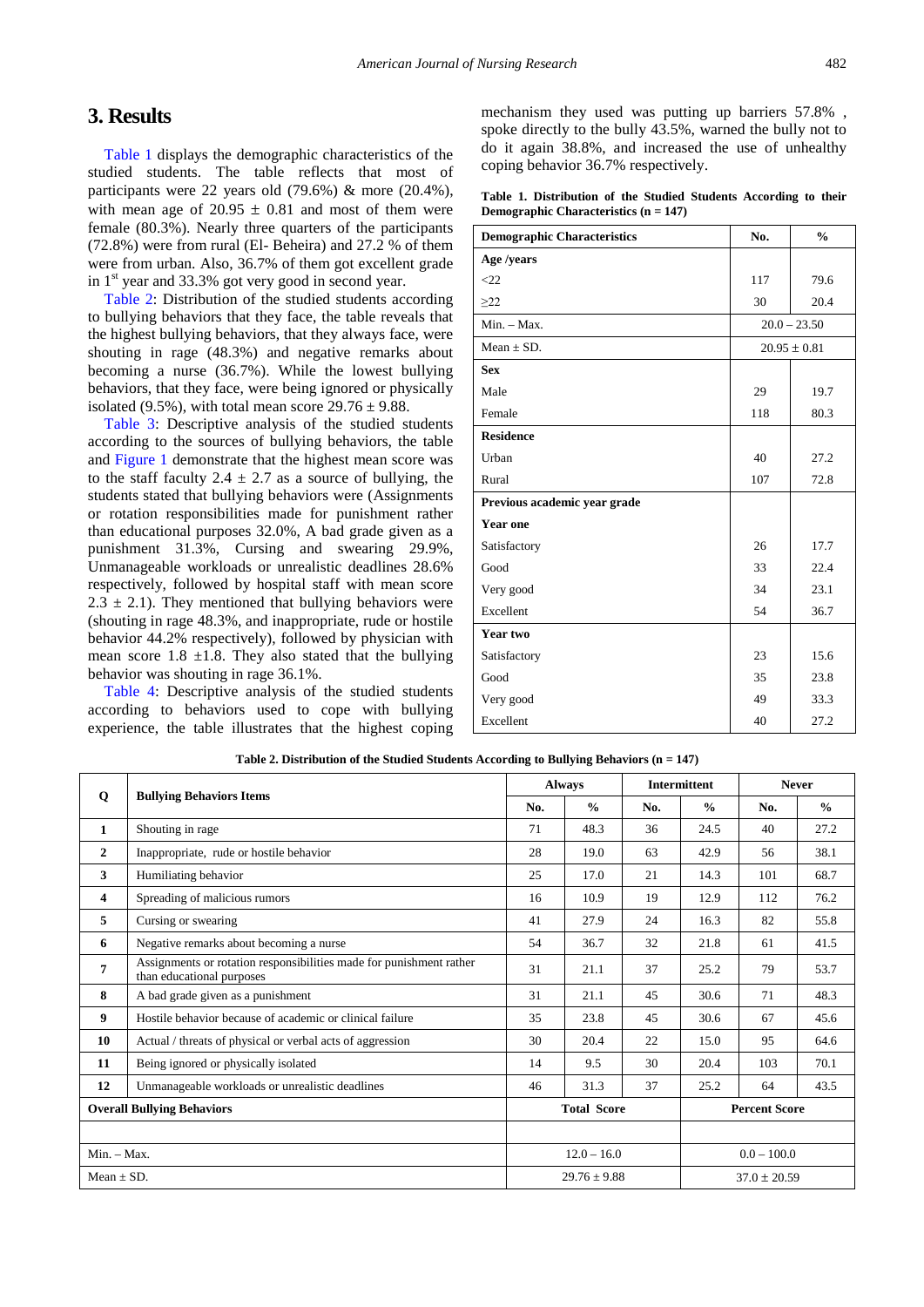<span id="page-4-1"></span>

|  |  |  |  | <b>Figure 1.</b> Descriptive Analysis of the Studied Students According to Sources of Bullying Behaviors ( $n = 147$ ) |  |  |
|--|--|--|--|------------------------------------------------------------------------------------------------------------------------|--|--|
|--|--|--|--|------------------------------------------------------------------------------------------------------------------------|--|--|

|  | Table 3. Descriptive analysis of the studied students according to the source of bullying behaviors $(n = 147)$ |  |
|--|-----------------------------------------------------------------------------------------------------------------|--|
|  |                                                                                                                 |  |

<span id="page-4-0"></span>

| Q              | <b>Bullying Behaviors Items</b>                                                                  | <b>Nurse</b> |               | Physician |               | Hospital<br>staff |               | <b>Patient</b> |               | <b>Classmate</b> |               | <b>Staff</b><br><b>Faculty</b> |               |
|----------------|--------------------------------------------------------------------------------------------------|--------------|---------------|-----------|---------------|-------------------|---------------|----------------|---------------|------------------|---------------|--------------------------------|---------------|
|                |                                                                                                  | No.          | $\frac{0}{0}$ | No.       | $\frac{0}{0}$ | No.               | $\%$          | No.            | $\frac{0}{0}$ | No.              | $\frac{0}{0}$ | No.                            | $\%$          |
|                | Shouting in rage                                                                                 | 48           | 32.7          | 53        | 36.1          | 71                | 48.3          | 40             | 27.2          | 7                | 4.8           | 30                             | 20.4          |
| $\overline{c}$ | Inappropriate, rude or hostile behavior                                                          | 15           | 10.2          | 26        | 17.7          | 65                | 44.2          | 30             | 20.4          | 9                | 6.1           | 17                             | 11.6          |
| 3              | Humiliating behavior                                                                             | 16           | 10.9          | 23        | 15.6          | 31                | 21.1          | 16             | 10.9          | $\tau$           | 4.8           | 25                             | 17.0          |
| 4              | Spreading of malicious rumors                                                                    | 12           | 8.2           | 18        | 12.2          | 18                | 12.2          | 14             | 9.5           | 6                | 4.1           | 0                              | 0.0           |
| 5              | Cursing or swearing                                                                              | 15           | 10.2          | 20        | 13.6          | 20                | 13.6          | 15             | 10.2          | 3                | 2.0           | 44                             | 29.9          |
| 6              | Negative remarks about becoming a nurse                                                          | 12           | 8.2           | 41        | 27.9          | 44                | 29.9          | 15             | 10.2          | 0                | 0.0           | 22                             | 15.0          |
| $\overline{7}$ | Assignments or rotation responsibilities made for<br>punishment rather than educational purposes |              | 4.8           | 18        | 12.2          | 22                | 15.0          | $\Omega$       | 0.0           | $\Omega$         | 0.0           | 47                             | 32.0          |
| 8              | A bad grade given as a punishment                                                                | $\Omega$     | 0.0           | $\Omega$  | 0.0           | $\Omega$          | 0.0           | $\Omega$       | 0.0           | $\Omega$         | 0.0           | 46                             | 31.3          |
| 9              | Hostile behavior because of academic or clinical failure                                         | $\Omega$     | 0.0           | $\Omega$  | 0.0           | $\Omega$          | 0.0           | $\Omega$       | 0.0           | 10               | 6.8           | 33                             | 22.4          |
| 10             | Actual / threats of physical or verbal acts of aggression                                        | 14           | 9.5           | 19        | 12.9          | 15                | 10.2          | 13             | 8.8           | 10               | 6.8           | 24                             | 16.3          |
| 11             | Being ignored or physically isolated                                                             | 12           | 8.2           | 28        | 19.0          | 23                | 15.6          | 15             | 10.2          | 8                | 5.4           | 19                             | 12.9          |
| 12             | Unmanageable workloads or unrealistic deadlines                                                  | 14           | 9.5           | 14        | 9.5           | 22                | 15.0          | $\theta$       | 0.0           | 4                | 2.7           | 42                             | 28.6          |
| Total          |                                                                                                  |              | $1.1 \pm 1.7$ |           | $1.8 \pm 1.8$ |                   | $2.3 \pm 2.1$ |                | $1.1 \pm 1.3$ | $0.4 \pm 0.7$    |               |                                | $2.4 \pm 2.7$ |

**Table 4. Descriptive analysis of the studied students according to behaviors used to cope with bullying experience (n = 147)**

<span id="page-4-2"></span>

|                | <b>Coping Behaviors</b>                         |     | N <sub>0</sub> | <b>Yes</b> |               |  |
|----------------|-------------------------------------------------|-----|----------------|------------|---------------|--|
| Q              |                                                 | No. | $\frac{0}{0}$  | No.        | $\frac{0}{0}$ |  |
| 1              | Did nothing                                     | 99  | 67.3           | 48         | 32.7          |  |
| $\overline{2}$ | Put up barriers                                 | 62  | 42.2           | 85         | 57.8          |  |
| 3              | Spoke directly to the bully                     | 83  | 56.5           | 64         | 43.5          |  |
| 4              | Pretending not to see the behavior              | 105 | 71.4           | 42         | 28.6          |  |
| 5              | Reported the behavior to a superior / authority | 105 | 71.4           | 42         | 28.6          |  |
| 6              | Increased my use of unhealthy coping behavior   | 93  | 63.3           | 54         | 36.7          |  |
| 7              | Warned the bully not to do it again             | 90  | 61.2           | 57         | 38.8          |  |
| 8              | Shouted at the bully                            | 110 | 74.8           | 37         | 25.2          |  |
| 9              | Demonstrated similar behavior                   | 125 | 85.0           | 22         | 15.0          |  |
| 10             | Went to a doctor                                | 121 | 82.3           | 26         | 17.7          |  |
| 11             | Perceived the behavior as a joke                | 125 | 85.0           | 22         | 15.0          |  |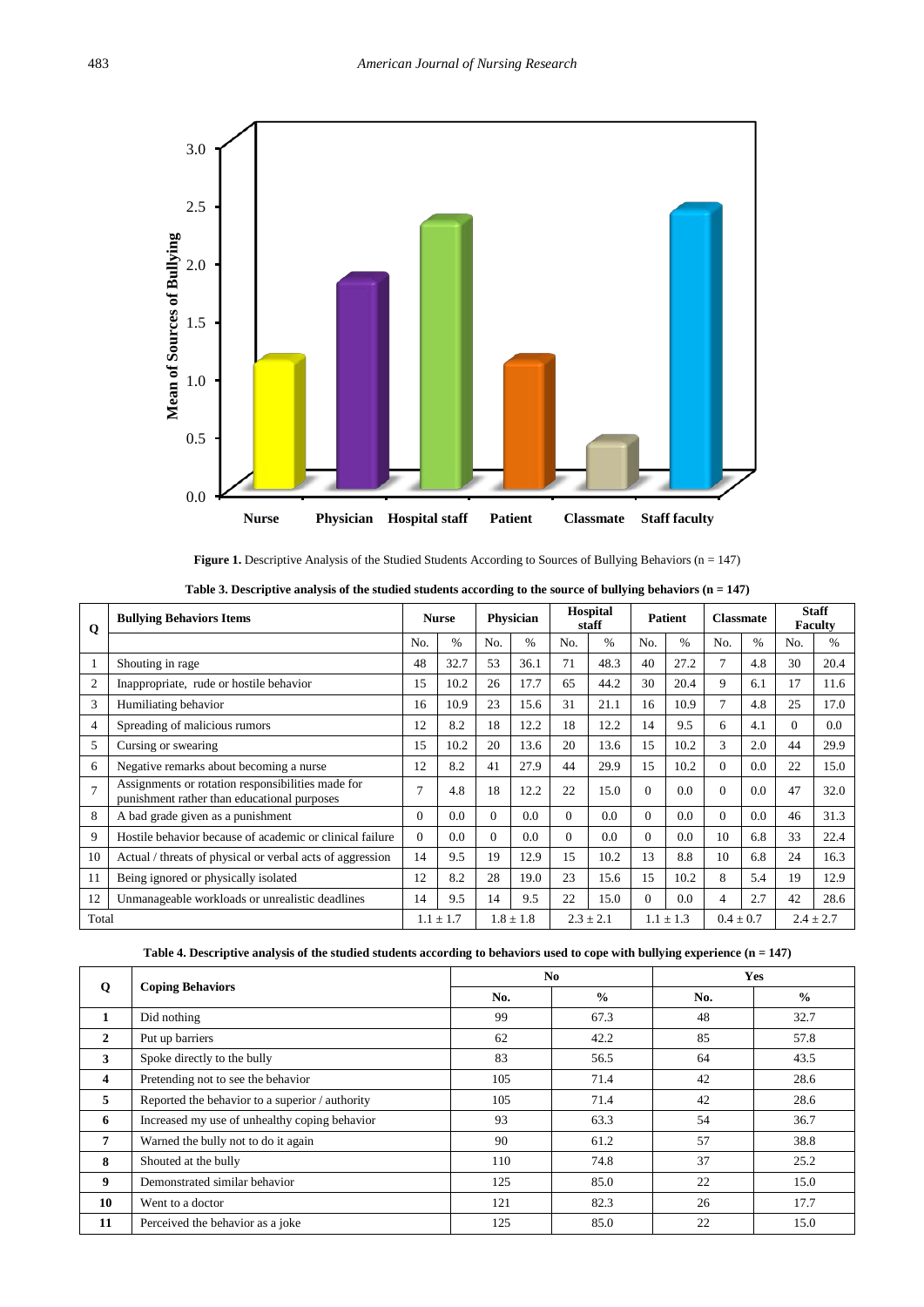[Table 5:](#page-5-0) Descriptive analysis of the studied students according to the effects of bullying behaviors, the table shows that the highest effects of bullying behaviors were as following: loss of motivation 53.1%, sleep disorder 44. 9%, panic attacks and constant anxiety 43.5%, and 42.2% perceiving that this career is not right for them.

[Table 6:](#page-5-1) Regarding the relation between the bullying behaviors and the effects of bullying, it was found that there are statistically significant differences between the bullying behaviors and the effect of bullying behaviors on the students; in which bullying behaviors effects were: Academic failure P=0.001, Loss of self-confidence  $P=0.001$ , Intolerance to criticism  $P= 0.008$ , Perceiving that this career is not right for me  $P = 0.043$ , Concentration impairment P= 0.026 , Loss of motivation P= 0.020, Intolerance to criticism  $P = 0.008$ , Self-blame  $P = 0.041$ , Physical impairment(e.g. migraine, vomiting, lower back or neck pain)  $P = 0.022$  and Negative effects on friendship relationships  $P = 0.005$ .

[Table 7:](#page-5-2) Concerning the relation between sources of bullying behaviors with behaviors used by the students to cope with bullying experience, statistically significant differences were found between classmate and staff faculty and did nothing (P=0.021, 0.019) respectively. Between staff faculty and put up barriers  $(P=0.006)$  and Spoke directly to the bully (P=0.028). Among hospital staff, Reported the behavior to a superior / authority (P= 0.036) and Warned the bully not to do it again  $(P=0.036)$ . Among patients  $(P=0.028)$  and classmate  $(P=0.032)$  with Shouted at the bully. Between classmate and demonstrated similar behavior  $(P= 0.027)$ . Finally, between hospital staff and Perceived the behavior as a joke ( $P = 0.032$ ).

**Table 5. Descriptive analysis of the studied students according to the effects of bullying behaviors (n = 147)**

<span id="page-5-0"></span>

|                |                                                                          |     | N <sub>0</sub> | Yes |               |  |
|----------------|--------------------------------------------------------------------------|-----|----------------|-----|---------------|--|
| Q              | The Effects of Bullying                                                  | No. | $\frac{0}{0}$  | No. | $\frac{6}{6}$ |  |
| 1              | Despair and burnout                                                      | 91  | 61.9           | 56  | 38.1          |  |
| $\overline{2}$ | Perceiving that this career is not right<br>for me                       | 85  | 57.8           | 62  | 42.2          |  |
| 3              | Academic failure                                                         | 104 | 70.7           | 43  | 29.3          |  |
| 4              | Forgetfulness                                                            | 100 | 68.0           | 47  | 32.0          |  |
| 5              | Loss of self-confidence                                                  | 108 | 73.5           | 39  | 26.5          |  |
| 6              | Concentration impairment                                                 | 97  | 66.0           | 50  | 34.0          |  |
| 7              | Sleep disorder                                                           | 81  | 55.1           | 66  | 44.9          |  |
| 8              | Loss of motivation                                                       | 69  | 46.9           | 78  | 53.1          |  |
| 9              | Intolerance to criticism                                                 | 94  | 63.9           | 53  | 36.1          |  |
| 10             | Panic attacks and constant anxiety                                       | 83  | 56.5           | 64  | 43.5          |  |
| 11             | Self-blame                                                               | 93  | 63.3           | 54  | 36.7          |  |
| 12             | Physical impairment (e.g migraine,<br>vomiting, lower back or neck pain) | 95  | 64.6           | 52  | 35.4          |  |
| 13             | Negative effects on friendship<br>Relationships                          | 103 | 70.1           | 44  | 29.9          |  |

**Table 6. Relation between the bullying behaviors and the effects of bullying on the students (n = 147)**

<span id="page-5-1"></span>

|              |                                                                       | <b>Bullying behaviors</b> |                   |           | P                      |  |
|--------------|-----------------------------------------------------------------------|---------------------------|-------------------|-----------|------------------------|--|
| Q            | Effects of bullying on the students                                   | No.                       | Yes               | t         |                        |  |
| $\mathbf{1}$ | Despair and burnout                                                   | $35.19 \pm 19.98$         | $39.96 \pm 21.39$ | 1.368     | 0.174                  |  |
| $\mathbf{2}$ | Perceiving that this career is not right for me                       | $34.07 \pm 21.44$         | $41.03 \pm 18.79$ | $2.046^*$ | 0.043                  |  |
| 3            | Academic failure                                                      | $31.45 \pm 19.09$         | $50.44 \pm 17.84$ | $5.588*$  | $< 0.001$ <sup>*</sup> |  |
| 4            | Forgetfulness                                                         | $37.40 \pm 19.85$         | $36.17 \pm 22.27$ | 0.336     | 0.738                  |  |
| 5            | Loss of self-confidence                                               | $32.66 \pm 19.17$         | $49.04 \pm 19.77$ | $4.536*$  | $< 0.001$ <sup>*</sup> |  |
| 6            | Concentration impairment                                              | $34.30 \pm 21.09$         | $42.25 \pm 18.68$ | $2.249*$  | $0.026*$               |  |
| 7            | Sleep disorder                                                        | $34.31 \pm 20.34$         | $40.31 \pm 20.56$ | 1.770     | 0.079                  |  |
| 8            | Loss of motivation                                                    | $32.82 \pm 20.90$         | $40.71 \pm 19.70$ | $2.353*$  | $0.020*$               |  |
| 9            | Intolerance to criticism                                              | $33.62 \pm 20.65$         | $43.0 \pm 19.24$  | $2.710*$  | $0.008*$               |  |
| 10           | Panic attacks and constant anxiety                                    | $34.56 \pm 21.55$         | $40.17 \pm 18.97$ | 1.647     | 0.102                  |  |
| 11           | Self-blame                                                            | $34.54 \pm 22.18$         | $41.24 \pm 16.86$ | $2.062*$  | $0.041$ <sup>*</sup>   |  |
| 12           | Physical impairment (e.g migraine, vomiting, lower back or neck pain) | $34.14 \pm 20.67$         | $42.23 \pm 19.57$ | $2.310^*$ | $0.022$ <sup>*</sup>   |  |
| 13           | Negative effects on friendship relationships                          | $33.94 \pm 19.79$         | $44.18 \pm 20.85$ | $2.826*$  | $0.005*$               |  |

#### **t: Student t-test**

p: p value for comparing between the studied groups

\*: Statistically significant at  $p \le 0.05$ .

**Table 7. Relation between the sources of bullying behaviors with behaviors used by the students to cope with bullying experience (n = 147)**

<span id="page-5-2"></span>

|                                                                           | <b>Sources of Bullying Behaviors</b> |                  |                       |                |                |                      |  |  |
|---------------------------------------------------------------------------|--------------------------------------|------------------|-----------------------|----------------|----------------|----------------------|--|--|
| <b>Behaviors used by the Students to Cope</b><br>with Bullying Experience | <b>Nurse</b>                         | <b>Physician</b> | <b>Hospital staff</b> | <b>Patient</b> | Classmate      | <b>Staff faculty</b> |  |  |
|                                                                           | Mean $\pm$ SD.                       | Mean $\pm$ SD.   | Mean $\pm$ SD.        | Mean $\pm$ SD. | Mean $\pm$ SD. | Mean $\pm$ SD.       |  |  |
| <b>Did Nothing</b>                                                        |                                      |                  |                       |                |                |                      |  |  |
| N <sub>0</sub>                                                            | $0.95 + 1.53$                        | $1.64 + 1.78$    | $2.20 + 2.01$         | $1.0 + 1.36$   | $0.32 + 0.62$  | $1.99 + 2.42$        |  |  |
| <b>Yes</b>                                                                | $1.48 \pm 1.92$                      | $2.04 + 1.74$    | $2.35 + 2.29$         | $1.23 + 1.24$  | $0.67 + 0.91$  | $3.17 + 2.96$        |  |  |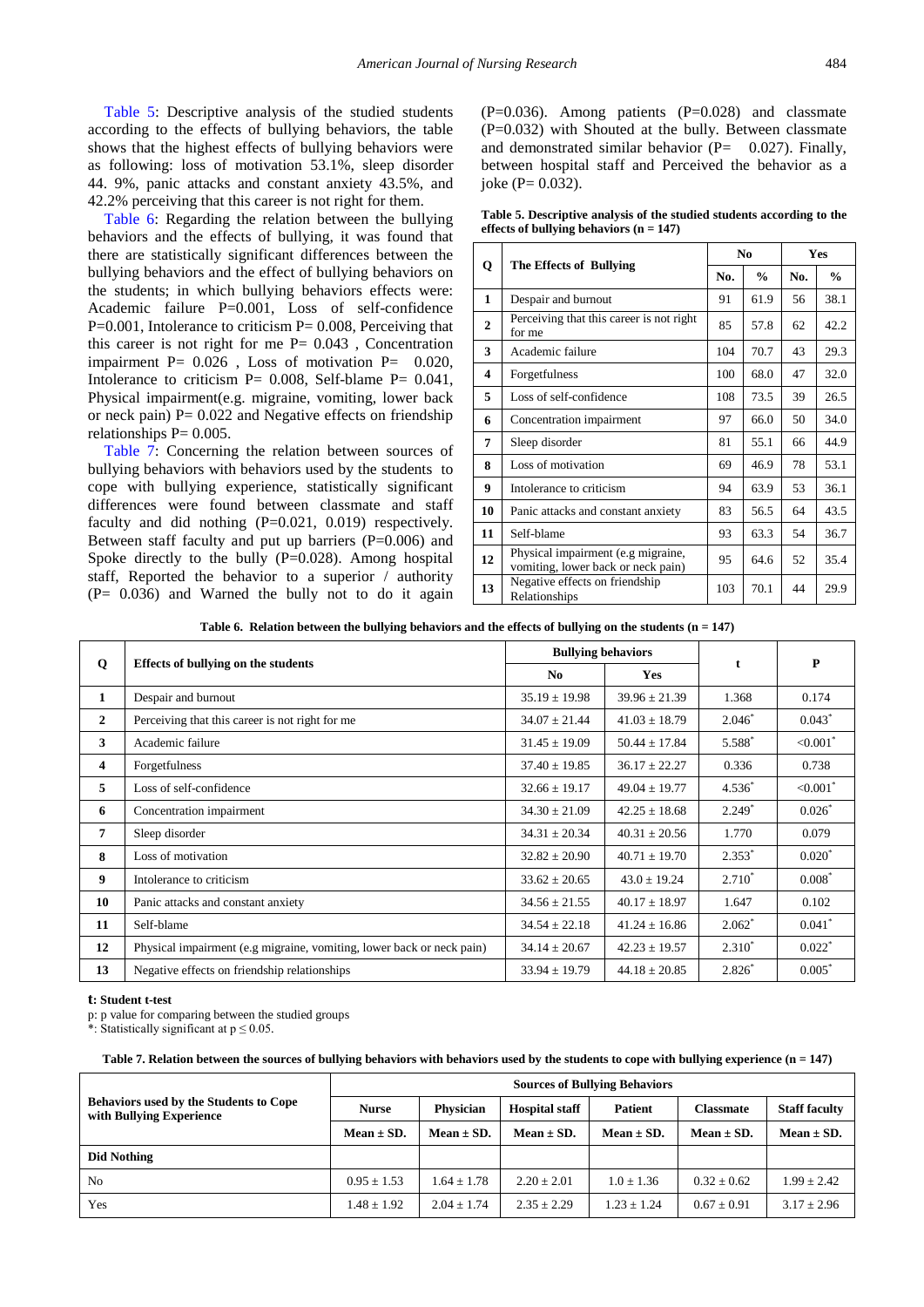|                                                                           | <b>Sources of Bullying Behaviors</b> |                 |                       |                    |                                |                      |  |  |
|---------------------------------------------------------------------------|--------------------------------------|-----------------|-----------------------|--------------------|--------------------------------|----------------------|--|--|
| <b>Behaviors used by the Students to Cope</b><br>with Bullying Experience | <b>Nurse</b>                         | Physician       | <b>Hospital staff</b> | <b>Patient</b>     | <b>Classmate</b>               | <b>Staff faculty</b> |  |  |
|                                                                           | Mean $\pm$ SD.                       | $Mean \pm SD.$  | Mean $\pm$ SD.        | Mean $\pm$ SD.     | Mean $\pm$ SD.                 | $Mean \pm SD$ .      |  |  |
| t(p)                                                                      | 1.669(0.099)                         | 1.307(0.193)    | 0.411(0.682)          | 0.987(0.325)       | $2.369^{\circ}(0.021^{\circ})$ | $2.392^*(0.019^*)$   |  |  |
| <b>Put up Barriers</b>                                                    |                                      |                 |                       |                    |                                |                      |  |  |
| No                                                                        | $0.98 \pm 1.36$                      | $1.73 \pm 1.47$ | $2.35 \pm 2.26$       | $1.26 \pm 1.35$    | $0.40 \pm 0.66$                | $1.71 \pm 2.14$      |  |  |
| Yes                                                                       | $1.22 \pm 1.88$                      | $1.80 \pm 1.96$ | $2.18 \pm 1.99$       | $0.94 \pm 1.29$    | $0.46 \pm 0.80$                | $2.86 \pm 2.90$      |  |  |
| t(p)                                                                      | 0.854(0.395)                         | 0.251(0.803)    | 0.507(0.613)          | 1.443(0.151)       | 0.448(0.655)                   | $2.768^*(0.006^*)$   |  |  |
| <b>Spoke Directly to the Bully</b>                                        |                                      |                 |                       |                    |                                |                      |  |  |
| No                                                                        | $1.06 \pm 1.33$                      | $1.84 \pm 1.66$ | $2.06 \pm 1.91$       | $1.05 \pm 1.18$    | $0.41 \pm 0.66$                | $1.93 \pm 2.07$      |  |  |
| Yes                                                                       | $1.20 \pm 2.06$                      | $1.67 \pm 1.91$ | $2.50 \pm 2.32$       | $1.11 \pm 1.49$    | $0.47 \pm 0.84$                | $2.95 \pm 3.19$      |  |  |
| t(p)                                                                      | 0.510(0.611)                         | 0.582(0.562)    | 1.262(0.209)          | 0.278(0.782)       | 0.478(0.633)                   | $2.234^*(0.028^*)$   |  |  |
| Pretending not to See the Behavior                                        |                                      |                 |                       |                    |                                |                      |  |  |
| No                                                                        | $0.98 \pm 1.76$                      | $1.65 \pm 1.72$ | $2.07 \pm 1.99$       | $0.95 \pm 1.30$    | $0.41 \pm 0.68$                | $2.31 \pm 2.62$      |  |  |
| Yes                                                                       | $1.48 \pm 1.40$                      | $2.07 \pm 1.88$ | $2.71 \pm 2.31$       | $1.38 \pm 1.34$    | $0.50 \pm 0.89$                | $2.52 \pm 2.77$      |  |  |
| t(p)                                                                      | 1.624(0.107)                         | 1.317(0.190)    | 1.700(0.091)          | 1.792(0.075)       | 0.668(0.505)                   | 0.431(0.667)         |  |  |
| Reported the Behavior to a Superior /<br>authority                        |                                      |                 |                       |                    |                                |                      |  |  |
| ${\rm No}$                                                                | $0.82 \pm 1.12$                      | $1.71 \pm 1.66$ | $1.97 \pm 1.71$       | $1.05 \pm 1.20$    | $0.44 \pm 0.66$                | $2.46 \pm 2.51$      |  |  |
| Yes                                                                       | $1.88 \pm 2.46$                      | $1.90 \pm 2.02$ | $2.95 \pm 2.75$       | $1.14 \pm 1.60$    | $0.43 \pm 0.91$                | $2.17 \pm 3.01$      |  |  |
| t(p)                                                                      | $2.688^*(0.010^*)$                   | 0.589(0.557)    | $2.151^*(0.036^*)$    | 0.394(0.694)       | 0.070(0.944)                   | 0.598(0.551)         |  |  |
| <b>Increased my use of Unhealthy Coping</b><br><b>Behavior</b>            |                                      |                 |                       |                    |                                |                      |  |  |
| No                                                                        | $1.11 \pm 1.55$                      | $1.73 \pm 1.76$ | $2.26 \pm 2.05$       | $1.06 \pm 1.41$    | $0.48 \pm 0.75$                | $2.27 \pm 2.63$      |  |  |
| Yes                                                                       | $1.15 \pm 1.90$                      | $1.83 \pm 1.80$ | $2.24 \pm 2.20$       | $1.09 \pm 1.17$    | $0.35 \pm 0.73$                | $2.56 \pm 2.72$      |  |  |
| t(p)                                                                      | 0.141(0.888)                         | 0.337(0.737)    | 0.048(0.962)          | 0.124(0.902)       | 1.042(0.299)                   | 0.630(0.530)         |  |  |
| Warned the Bully not to do it Again                                       |                                      |                 |                       |                    |                                |                      |  |  |
| No                                                                        | $0.83 \pm 1.27$                      | $1.60 \pm 1.63$ | $1.88 \pm 1.46$       | $1.07 \pm 1.14$    | $0.40 \pm 0.76$                | $2.53 \pm 2.66$      |  |  |
| Yes                                                                       | $1.58 \pm 2.10$                      | $2.04 \pm 1.95$ | $2.84 \pm 2.74$       | $1.09 \pm 1.57$    | $0.49 \pm 0.71$                | $2.12 \pm 2.66$      |  |  |
| t(p)                                                                      | $2.410^*(0.018^*)$                   | 1.460(0.147)    | $2.443^*(0.017^*)$    | 0.094(0.925)       | 0.726(0.469)                   | 0.912(0.363)         |  |  |
| <b>Shouted at the Bully</b>                                               |                                      |                 |                       |                    |                                |                      |  |  |
| No                                                                        | $1.04 \pm 1.59$                      | $1.63 \pm 1.65$ | $2.20 \pm 2.06$       | $0.94 \pm 1.17$    | $0.35 \pm 0.66$                | $2.23 \pm 2.50$      |  |  |
| Yes                                                                       | $1.38 \pm 1.93$                      | $2.19 \pm 2.05$ | $2.41 \pm 2.24$       | $1.49 \pm 1.64$    | $0.70 \pm 0.91$                | $2.81\pm3.06$        |  |  |
| t(p)                                                                      | 1.072(0.285)                         | 1.683(0.094)    | 0.513(0.608)          | $2.223^*(0.028^*)$ | $2.206^*(0.032^*)$             | 1.157(0.249)         |  |  |
| <b>Demonstrated Similar Behavior</b>                                      |                                      |                 |                       |                    |                                |                      |  |  |
| No                                                                        | $1.04 \pm 1.52$                      | $1.82 \pm 1.79$ | $2.17 \pm 2.0$        | $1.10 \pm 1.31$    | $0.49 \pm 0.75$                | $2.34\pm2.55$        |  |  |
| Yes                                                                       | $1.59 \pm 2.40$                      | $1.50 \pm 1.63$ | $2.73 \pm 2.59$       | $0.95\pm1.40$      | $0.14 \pm 0.64$                | $2.55 \pm 3.26$      |  |  |
| t(p)                                                                      | 1.039(0.309)                         | 0.772(0.441)    | 1.153(0.251)          | 0.462(0.644)       | $2.316^*(0.027^*)$             | 0.275(0.785)         |  |  |
| Went to a doctor                                                          |                                      |                 |                       |                    |                                |                      |  |  |
| No                                                                        | $1.12 \pm 1.50$                      | $1.71 \pm 1.78$ | $2.12 \pm 2.14$       | $1.14 \pm 1.38$    | $0.42 \pm 0.74$                | $2.20 \pm 2.58$      |  |  |
| Yes                                                                       | $1.15 \pm 2.38$                      | $2.04 \pm 1.71$ | $2.85 \pm 1.85$       | $0.77 \pm 0.95$    | $0.50 \pm 0.76$                | $3.19\pm2.88$        |  |  |
| t(p)                                                                      | 0.078(0.938)                         | 0.857(0.393)    | 1.600(0.112)          | 1.651(0.105)       | 0.489(0.626)                   | 1.743(0.083)         |  |  |
| Perceived the Behavior as a Joke                                          |                                      |                 |                       |                    |                                |                      |  |  |
| No                                                                        | $0.97 \pm 1.43$                      | $1.67 \pm 1.73$ | $2.10 \pm 1.99$       | $1.10 \pm 1.34$    | $0.38 \pm 0.63$                | $2.35\pm2.65$        |  |  |
| Yes                                                                       | $2.0 \pm 2.58$                       | $2.32 \pm 1.91$ | $3.14 \pm 2.49$       | $0.91\pm1.19$      | $0.77 \pm 1.15$                | $2.50 \pm 2.77$      |  |  |
| t(p)                                                                      | 1.826(0.081)                         | 1.589(0.114)    | $2.170^*(0.032^*)$    | 0.638(0.525)       | 1.574(0.129)                   | 0.240(0.811)         |  |  |

t: Student t-test

p: p value for comparing between the studied groups.

\*: Statistically significant at  $p \le 0.05$ .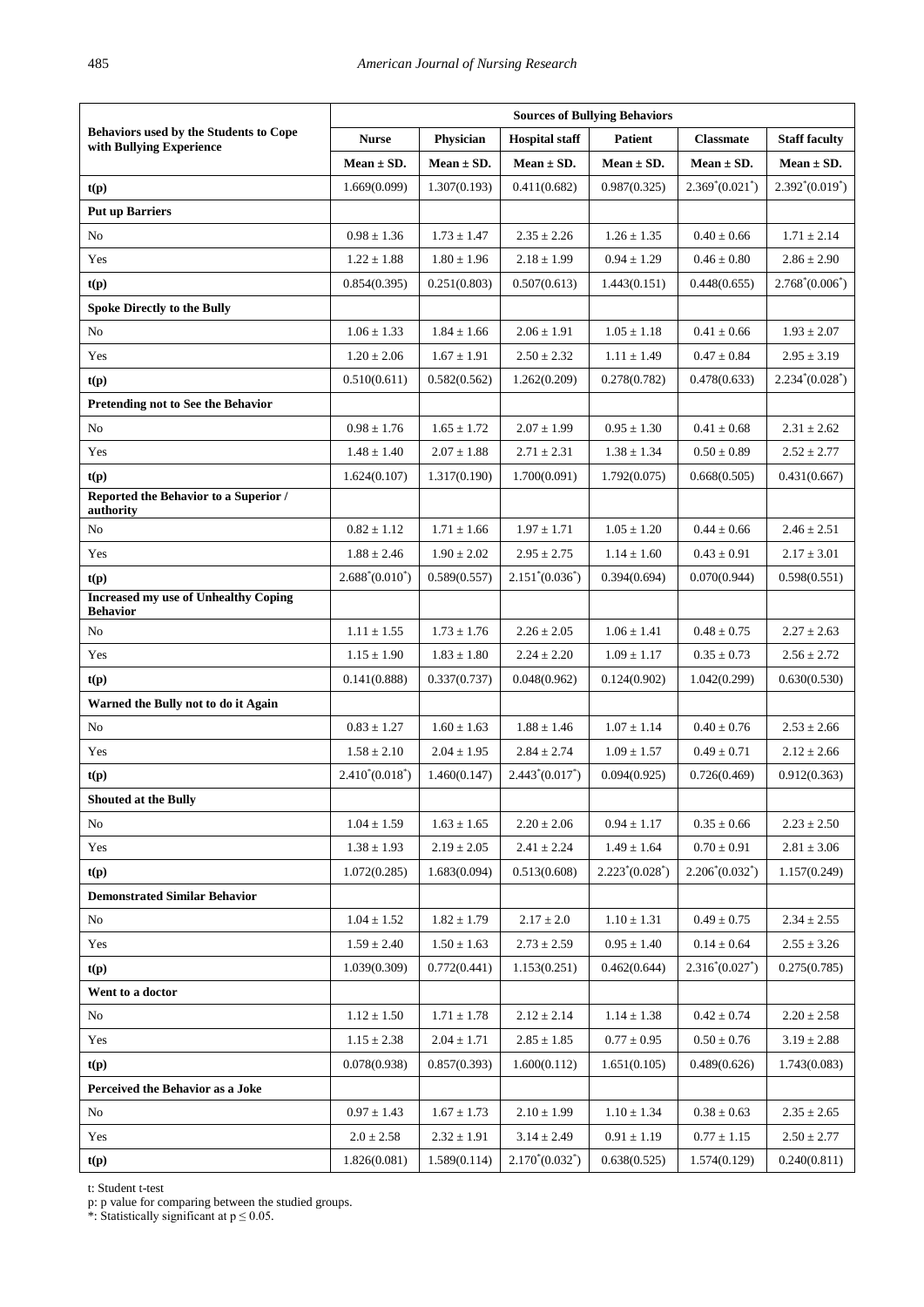**Table 8. Distribution of the Studied Staff Faculty According to their Criteria and the Responses to Students' Bullying (n = 30)**

<span id="page-7-0"></span>

| Q                        | Staff faculty criteria and the response to students' bullying                                                                                                              | No.            | $\frac{0}{0}$    |
|--------------------------|----------------------------------------------------------------------------------------------------------------------------------------------------------------------------|----------------|------------------|
| 1                        | <b>Academic Position</b>                                                                                                                                                   |                |                  |
|                          | Lecturer                                                                                                                                                                   | $\tau$         | 23.3             |
|                          | Assess Lecturer                                                                                                                                                            | 6              | 20.0             |
|                          | Demonstrator                                                                                                                                                               | 13             | 43.3             |
|                          | Instructor                                                                                                                                                                 | $\overline{4}$ | 13.3             |
| $\mathbf{2}$             | <b>Total Years of Experience</b>                                                                                                                                           |                |                  |
|                          | $<$ 10                                                                                                                                                                     | 16             | 53.3             |
|                          | $\geq 10$                                                                                                                                                                  | 14             | 46.7             |
|                          | $Min. - Max.$                                                                                                                                                              | $2.0 - 23.0$   |                  |
|                          | Mean $\pm$ SD.                                                                                                                                                             |                | $10.63 \pm 6.70$ |
| 3                        | <b>Responsible for Clinical Setting Area</b>                                                                                                                               |                |                  |
|                          | Yes                                                                                                                                                                        | 30             | 100.0            |
|                          | N <sub>o</sub>                                                                                                                                                             | $\overline{0}$ | 0.0              |
| 4                        | Does your Faculty have Clear Written Policy for Staff to be Educated about Bullying Forms, Strategies<br>for Prevention and Intervention                                   |                |                  |
|                          | Yes                                                                                                                                                                        | $\overline{0}$ | 0.0              |
|                          | N <sub>o</sub>                                                                                                                                                             | 30             | 100.0            |
| 5                        | Does your Faculty have Clear Written Policy for Students about Bullying Victimization Forms,<br><b>Strategies for Prevention and Intervention throughout their Careers</b> |                |                  |
|                          | Yes                                                                                                                                                                        | $\mathbf{0}$   | 0.0              |
|                          | No                                                                                                                                                                         | 30             | 100.0            |
| 6                        | During Clinical Experience, did any Student Reported about Bullying Experience                                                                                             |                |                  |
|                          | Yes                                                                                                                                                                        | 25             | 83.3             |
|                          | N <sub>o</sub>                                                                                                                                                             | 5              | 16.7             |
| 7                        | Who is the Bully $(n=30)*$                                                                                                                                                 |                |                  |
|                          | Nurse                                                                                                                                                                      | 25             | 100.0            |
|                          | Physician                                                                                                                                                                  | 12             | 48.0             |
| 8                        | What was your Response $(n=30)*$                                                                                                                                           |                |                  |
|                          | Talk to the bully                                                                                                                                                          | 25             | 100.0            |
|                          | Report to pediatric department authority                                                                                                                                   | 19             | 76.0             |
|                          | Withdrawal the student form the situation                                                                                                                                  | 3              | 12.0             |
| 9                        | How did you Deal with the Student Exposed (or if exposed) to Bully*                                                                                                        |                |                  |
|                          | Assure and support him                                                                                                                                                     | 30             | 100.0            |
| $\overline{\phantom{a}}$ | Discuss the situation and my action toward the bully                                                                                                                       | 29             | 96.7             |
|                          | Train him how to deal with this situation wisely                                                                                                                           | 5              | 16.7             |
|                          |                                                                                                                                                                            |                |                  |

\*More than one answer.

[Table 8:](#page-7-0) Distribution of the studied staff faculty according to their criteria and the responses to students' bullying, the table explains that, 43.3% of the studied sample was demonstrators, more than half of them were less than ten years' experience and all of them were responsible for the clinical setting area. They mentioned that the faculty did not have clear written policy for staff to be educated about bullying forms, strategies for prevention and intervention. Furthermore, the faculty did not have clear, written policy for students about bullying victimization forms, strategies for prevention and intervention throughout their careers. Also 83.3% of them mentioned that students reported about bullying experience during clinical experience. 100% mentioned that nurses were the most common bully (more than one answer). 100% (more than one answer) mentioned that talking with bully, 76% mentioned report to pediatric department authority, and 12% withdrawal the student from the situation as responses toward bullying. 100%

Stated that they assure and support bullying students, 96% stated that they discuss the situation and suitable take action. 16% stated they train students to deal with the situation wisely.

# **4. Discussion**

The phenomenon of bullying in workplaces and schools has become widely growing recently. There is an increasing rate of research on this issue. [\[15\]](#page-10-6) Bullying can include verbally, physically or psychologically aggressive behavior which is intentionally harmful to another person. Bullying take place repeatedly over a period of time to an individual, who is perceived to be less physically or psychologically influential. [\[16,17\]](#page-10-7) Students bullying is surely not a new concept. As a result of high prevalence rates and the short and long term consequences of bullying, it is demanding more attention. [\[18\]](#page-10-8)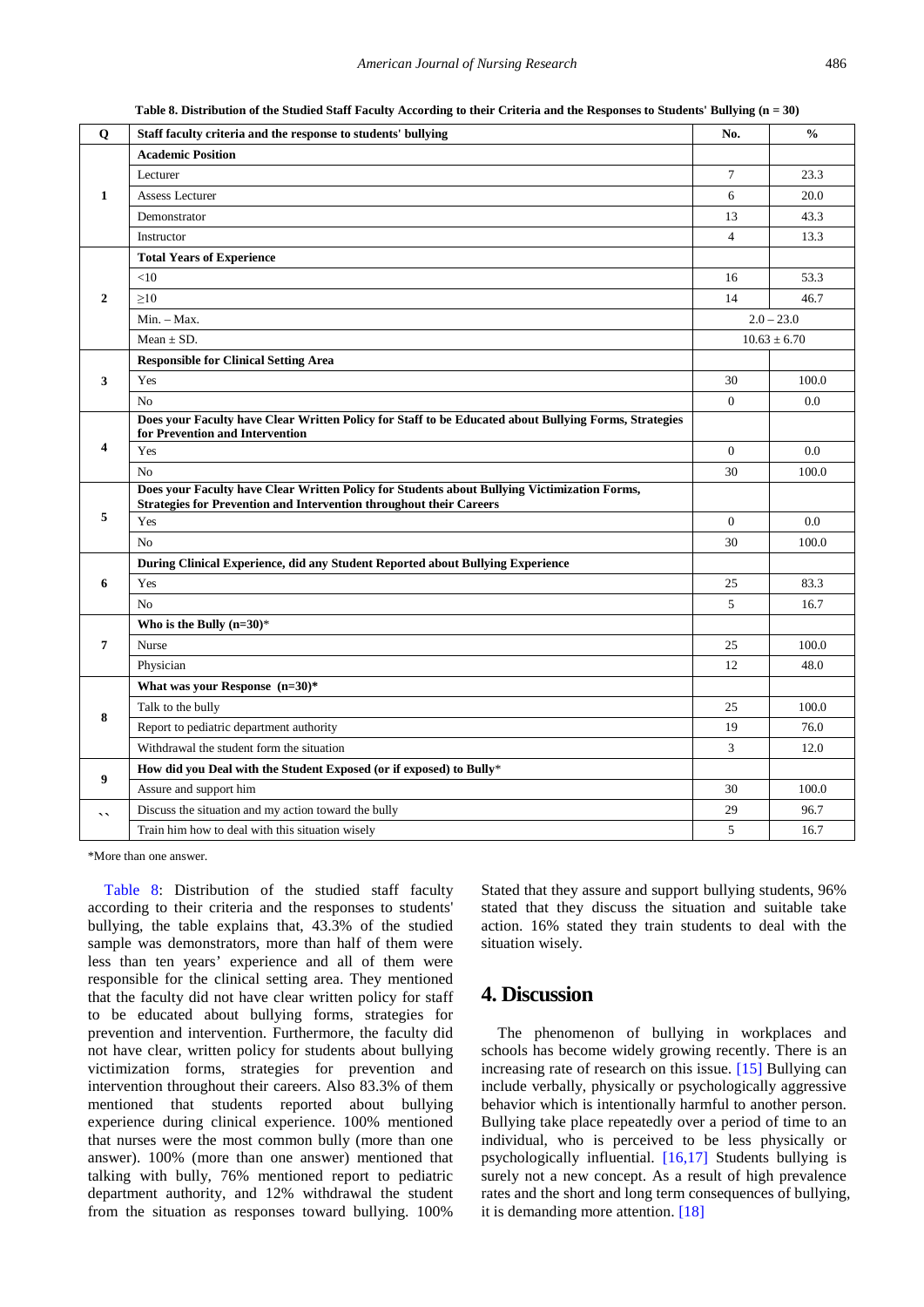Knowledge of bullying among university students, and the way in which it has been experienced, is rather unclear. [\[15\]](#page-10-6) So, the current study was conducted to investigate nursing students' experience of bullying behaviors in clinical placement and role of the staff faculty.

In the present study, the most of participants were 22 years old and more, with mean age of  $20.95 \pm 0.81$  and most of them were females. Nearly three quarters of the participants were from rural (El-Beheira) and approximately one quarter of them were from urban. Also, approximately one third of them got excellent grades in  $1<sup>st</sup>$ academic year and got very good in the second academic year.

A review of the literature establishes that nurses in the clinical setting experience bullying. [19] The present study revealed that the studied students face many types of bullying behaviors. Concerning the highest bullying behaviors they face, they were shouting in rage, followed by negative remarks about becoming a nurse. This may be related to that all students are young, so they lack the experience to deal with bullying. In addition, although nursing role is crucial, they still suffer from professional stigmatization. This finding is in accordance with Kassem A (2015), who found that yelling or shouting in rage was the most frequently bullying behavior as reported by student nurses followed by unmanageable workloads or unrealistic deadlines then, negative or disapproving remarks about becoming a nurse[. \[14\]](#page-10-9) The same result was found in a study performed among undergraduate clinical nursing 2014. [20] On the other hand, the lowest bullying behaviors the student face in the present study, were being unnoticed or physically isolated. This could be attributed to that nursing students' training depends on their involvement in the hospital work.

In the current study, the studied students suffer from bullying behaviors from many sources. The highest source of bullying was the staff faculty with mean score was  $2.4 \pm 2.7$ , the students reported that bullying behaviors were assignments or rotation responsibilities made for punishment rather than educational purposes followed by a bad grade given as a punishment then cursing or swearing and unmanageable workloads or unrealistic deadlines respectively. This could be explained by the frequent contact between the staff faculty and their students during clinical training. In addition, the staff faculty has the upper hand on their clinical evaluation. This finding in accordance with what was found in 2015 at North-eastern University among college students who reported that high rate of bulling was by professors in college. [21]

Regarding to the second source for bullying behaviors in the present study, it was hospital staff with mean score  $2.3 \pm 2.1$ , the students mentioned that they were exposed to shouting in rage, and inappropriate, rude or hostile behavior. This may be related to the hospital staff being overworked and lack of enough time to answer student's questions in addition to busy environment of the ward. The students reported that they were exposed to bullying by physician with mean score  $1.8 \pm 1.8$ . They also stated that a bullying behavior was shouting in rage. This could be attributed to crowdedness of students around certain patients, sometimes may hinder his work. This finding in congruent with the findings of Cooper et al., 2011. [\[13\]](#page-10-10) While incongruent with another Egyptian study, which revealed that physicians and other hospital staff are the most frequent sources of bullying behaviors as perceived by nursing students. [\[14\]](#page-10-9)

As regards, the student's behaviors used to cope with bullying experience. The results of the current study revealed that the highest coping mechanism was putting up barriers followed by, speaking directly to the bully, warning the bully not to do it again, and finally the use of unhealthy coping behavior. This could be explained by; due to their limited experience and young age they try to protect themselves as much as possible in healthy and safety manner. On the contrary, Budden et al. (2017) explained that almost three-quarters of the studied students had never reported an episode of bullying. [22]

Bullying is a wide spread problem among our children that leads to contrary consequences. It can cause short and long term adverse effects to both mental and physical health. [\[18\]](#page-10-8) Results of the present study showed that, the highest effects of bullying behaviors were: loss of motivation, sleep disorder, panic attacks and constant anxiety, and perceiving that this career is not right for them respectively. This could be explained by being exposed to bullying lead to feeling of anger. In addition, if the students did not have the power to defend themselves against the bully that may lead to frustration feeling of helplessness which may cause certain psychological disorders. This is consistent with a study at University of Eastern Finland (2012) which identified that the passive coping strategies for the students exposed to bullying were decreasing motivation, capacity, self-esteem and even depression. [\[15\]](#page-10-6) Another study by Clarke C (2012) found that students, who experienced more bullying behaviors, were more motivated to consider leaving the nursing program. [20]

The present study revealed that there were statistically significant differences between the bullying behaviors and the effect of bullying behaviors on the students [\(Table 5\)](#page-5-0) in which these behaviors resulted in academic failure, loss of self-confidence, intolerance to criticism, perceiving that this career is not right for them, concentration impairment, loss of motivation, intolerance to criticism, self-blame, physical impairment (e.g. migraine, vomiting, lower back or neck pain) and negative effects on friendship relationships. This may be due to the bullying which behaviors may affect the emotions of the students and make them feel powerless leading to alteration in their performance within the academic setting. Additionally, all students are young so they lack the suitable way to deal with bullying. Their victimization experience causes many negative behaviors. This is supported by Karatas et al. (2016) who reported the difficulties that participants face because of exposure to bullying. Most participants (85.1%) reported feeling anger, 70.8% thought they had not chosen the right career, 70.8% said their levels of motivation decreased, 70.3% reported experiencing sleep disorders, 62.4% felt helpless and experienced burnout, and 60.9% became intolerant to criticism. [\[12\]](#page-10-5) Similarly, with another study at Istanbul University (2014), which revealed that the basic emotional responses experienced by students after a violent incident were anger, anxiety, lack of confidence, fear, shame, and unwillingness to continue in clinical practice and becoming discouraged to the profession respectively [23].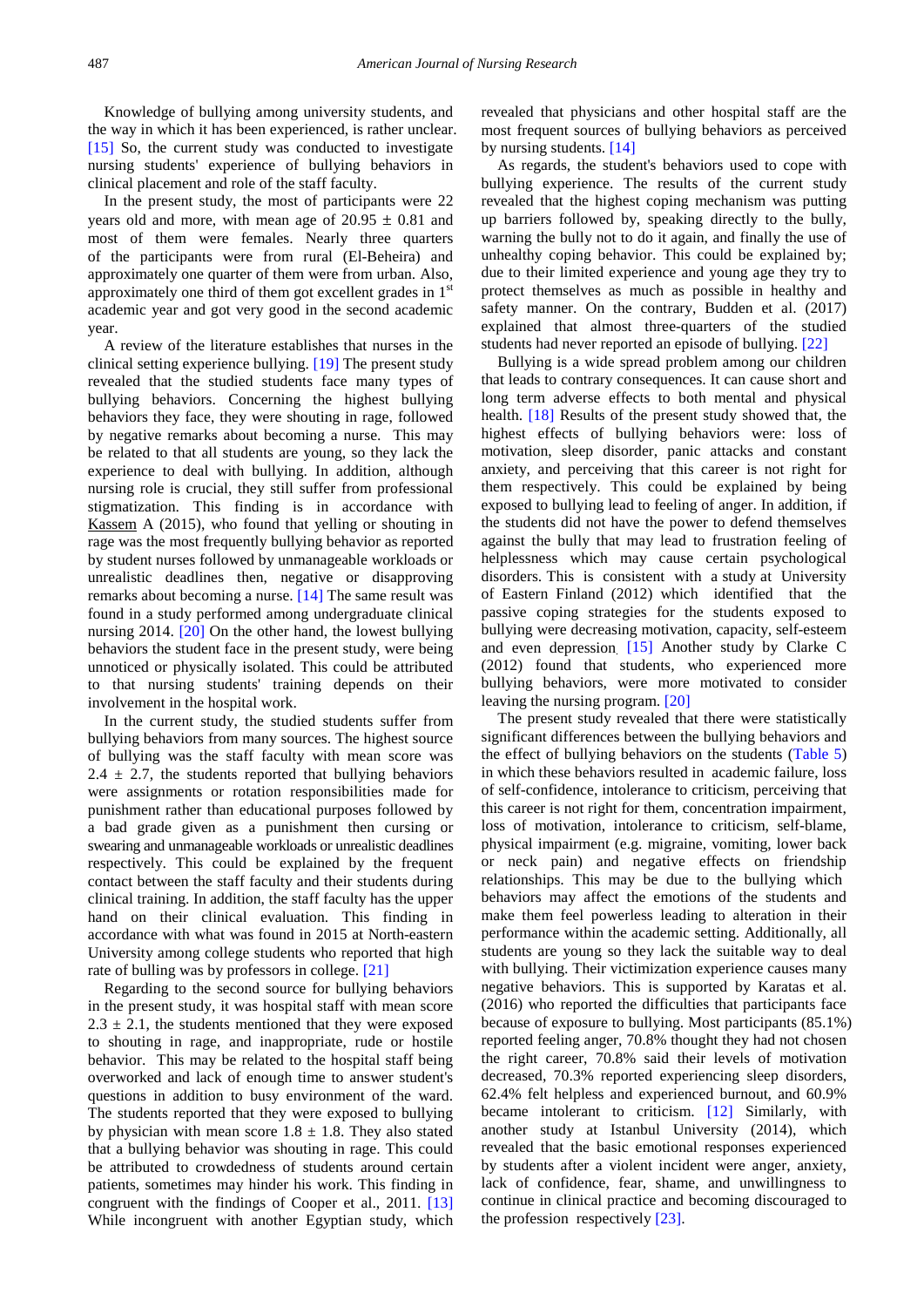Concerning the relation between sources of bullying behaviors with behaviors used by the students to cope with bullying experience, statistically significant differences were found between classmate and staff faculty and did nothing. Between staff faculty and put up barriers and spoke directly to the bully. Among hospital staff, reported the behavior to a superior authority and warned the bully not to do it again. Among patients and classmate with shouted at the bully. Between classmate and demonstration similar behavior. Finally, between hospital staff and perceived the behavior as a joke. This could be attributed to the students used appropriate response to them according to the nature of bully and in accordance to the situation. They tried to gain as much as possible from the situation, decide to use the most optimum response from their point of view. So, the study revealed their response sometimes may be doing nothing and on the other hand, may be shouting at the bully.

According to the staff faculty criteria and their responses to students' bullying, the results of the present study revealed that, approximately half of the studied sample was demonstrators, more than half were less than ten years' experience and all of them were responsible for the clinical setting area. Unfortunately, they mentioned that the faculty did not have clear, written policy for staff to be educated about bullying forms, strategies for prevention and intervention. Furthermore, the faculty did not have clear written policy for students about bullying victimization forms, strategies for prevention and intervention throughout their careers. Additionally, they declared that nurses at hospital are the most common bully for the student nurse. This could be attributed to shortage in staff in relation to student's number in clinical setting make burden on hospital nurse and consequently allow for more resistance between students and hospital nurse during their clinical training.

Regarding the staff response after students' bullying experience during clinical setting, all staff faculty reported that they talk with the bully, more than two thirds of them mentioned reporting to pediatric department authority. This could be explained by nursing education mainly is based on clinical training. So, it is important to maintain cooperative and successful relationship with hospital nurse, explain the role of student nurse at clinical setting. On the other hand, reporting to pediatric department authority is essential to protect under graduate students' dignity and identity. On the contrary with this finding, several participants in a pilot study conducted by Fehr and Seibel (2016) reported that faculty members were often unaware to situations of bullying, did not respond effectively or supportively, and left students feeling hopeless. [24]

In the present study, all staff reported that they assure and support bullying students, the majority stated that they discuss the situation and the suitable taken action. This is due to the importance for the students to feel supported from their faculty that will help for development of professional self-esteem and competence. Additionally, knowledge about quick intervention increases students' confidence in their university. On the contrary, Seibel and Fehr (2018) found that the participants recognized gaps in faculty action, knowledge and understanding about bullying. [25]

# **5. Conclusion**

The current study has highlighted a specific issue of Egyptian nursing students' experiences of bullying while being in clinical placements. Results revealed that nursing students experience bullying. The highest bullying behaviors the nursing students experienced were shouting in rage, and negative remarks about becoming a nurse. Statistically significant differences between the bullying behaviors and the effect of bullying behaviors on the students in which these behaviors result in academic failure, loss of self-confidence, intolerance to criticism, perceiving that this career is not suitable for them, concentration impairment, loss of motivation, intolerance to criticism, self-blame, and physical impairment. The highest coping mechanisms by nursing students were putting up barriers followed by, speaking directly to the bully, warning the bully not to do it again, and finally using unhealthy coping behavior. The most coping strategies used by staff faculty to deal with bullying behaviors were talking with the bully, and reporting to the responsible authority. There is no written policy for the staff to be educated about bullying behaviors.

# **6. Recommendations**

Based on findings, the study recommended:

- 1. Addressing clear, written policy for the staff and the nursing students to be educated about bullying forms, strategies for prevention and intervention.
- 2. Maintain cooperative and successful relationship with hospital nurse and physician.
- 3. Explain the role of the student nurse at clinical placement.
- 4. The urgent need for educating nursing students and providing training for coping with bullying in nursing education.
- 5. Consultation clinic in the faculty should be present, mange by psychiatric professor to help student nurse to cope with any stressful situation as bulling.

# **Acknowledgments**

We are grateful to all the students and staff faculty who participated in this study.

# **References**

- <span id="page-9-0"></span>[1] American Nurses Association. (2001). NursingWorld.org health and safety survey September 2001. Retrieved from http://www.nursingworld.org/surveys/hssurvey.pdf
- <span id="page-9-1"></span>[2] Clarke C, Kane D, RajacichD, Lafreniere K. The Effects of Bullying Behaviours on Student Nurses in the Clinical Setting. Journal of Nursing Education • 2012. 51, 5.
- <span id="page-9-2"></span>[3] Carol F. Addressing Nurse-to-Nurse Bullying to Promote Nurse Retention. OJIN 2018; 13.
- <span id="page-9-3"></span>[4] Machon, Margaret M. O'Connor.The socialization of bullying through community college nursing education: A multiple case study. Old Dominion University, ProQuest Dissertations Publishing, 2012. 3534953.
- [5] Omari H. Physical and verbal workplace violence against nurses in Jordan. International Nursing Review, 2015; 62, 111-118.